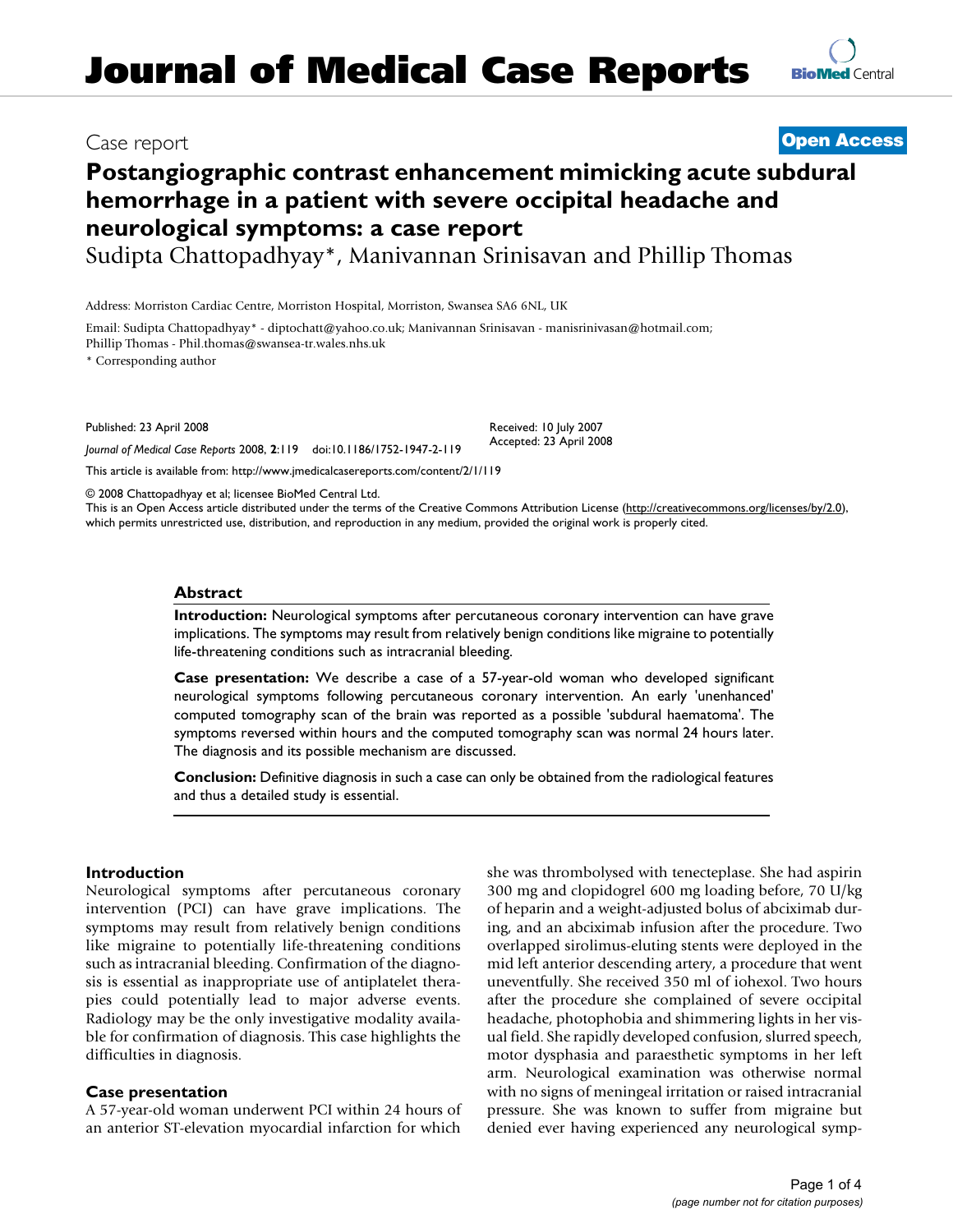

**'Unenhanced' computed tomography scan of a brain 4 hours (A) and 24 hours (B) after percutaneous coronary intervention**. A) Scan shows high attenuation over the tentorium extending along the falx, over the cerebellar convexities and within the dural sinuses (vein of Galen, straight and transverse sinuses) and smaller veins overlying the tentorium (arrows) with no brain parenchymal or intraventricular enhancement. B) Normal brain scan.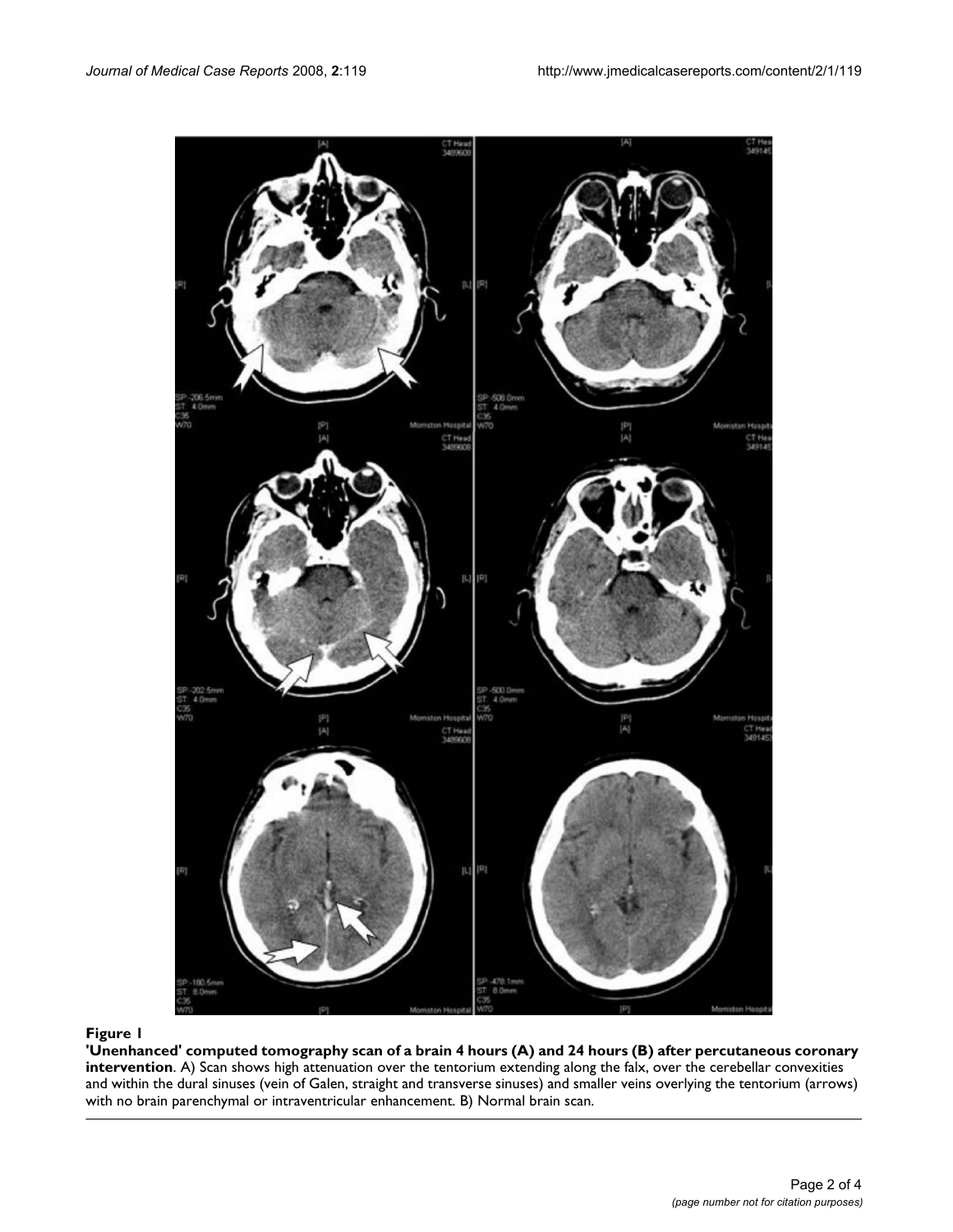toms with an attack. There was no evidence of external bleeding.

The abciximab was stopped. A computed tomography (CT) scan of the brain 4 hours after the procedure (Figure 1A) was reported by the on-call staff radiologist as a possible subdural haemorrhage. The neurosurgeons suggested conservative treatment in view of the recent use of potent antiplatelet agents. The patient's symptoms resolved completely within 6 hours. A CT scan 24 hours later (Figure 1B) was normal and was reported by the neuroradiologist the next day as a normal scan with contrast. We believe that classical migraine was the cause of the neurological symptoms.

# **Discussion**

Neurological symptoms following the use of potent antiplatelet agents and anticoagulants during PCI always raise the frightening possibility of a major intracranial haemorrhage. The purpose of this report is to emphasise that the importance of excluding intracranial haemorrhage as a cause for the neurological symptoms after PCI far exceeds that after angiography, as inappropriate withdrawal or continuation of the antiplatelet agents could both result in serious consequences for the patient. The fact that the appearance of the CT scan raised a suspicion of an intracranial bleed makes the differentiation all the more important as an opinion of a specialist neuroradiologist may not be available out-of-hours. And, radiology is possibly the only investigation available as lumbar puncture for cerebrospinal fluid (CSF) xanthochromia is contraindicated in these patients. The anatomical location of any bleeding is less important.

In the clinical scenario presented, intracranial bleeding needed to be firmly differentiated from parenchymal extravasation of iodinated contrast and a 'normal' enhanced scan. Intracranial haemorrhage occurs in 0.06% to 0.14% of patients treated with GpIIbIIIa inhibitors [1]. Extravasation of contrast medium within the brain parenchyma and the CSF spaces may occur with intra-arterial administration of contrast medium. It has been reported after coronary, peripheral, abdominal, cerebral and spinal angiography. It usually manifests as reversible neurodeficit such as cortical blindness, global or partial amnesia, seizures, hemiplegia or unconsciousness. Direct toxicity related to certain critical groups on the contrast media molecules [2] and vasospasm [3] may both play a role in the pathogenesis. It is less common with a nonionic contrast medium and the volume of contrast needed to induce such changes is unknown, as the amount administered varies widely in published reports. Restricting the amount reduces [4], and renal insufficiency increases [5], the risk of extravasation.

The radiological features of extravasated contrast medium include diffuse hyper-attenuation of the cortical parenchyma without evident relationship to a particular vascular territory. The attenuation values are higher for extravasated contrast than for blood [6]. Contrast media within the subarachnoid space is rapidly absorbed but ≤50% of subarachnoid blood is removed within 24 hours [7]. The mechanisms by which the blood-brain-barrier (BBB) could be breached include transient osmotic disruption due to the contrast [8], severe hypertension [9] and a cerebral ischaemic event secondary to atheroembolism during coronary intervention. A sudden severe rise in blood pressure, exceeding the autoregulatory capacity of the cerebral vessels, produces regions of vasodilatation and vasoconstriction with a breakdown of the BBB and focal transudation of fluid [9].

In our patient, the amount of contrast administered was not excessive and her blood pressure remained normal throughout the procedure. The pattern of enhancement matched neither an intracranial bleed nor parenchymal extravasation of contrast. The contrast disappeared rapidly. The enhancement patterns did not follow that of infarction either, that is, they occurred very early, within 4 hours, were extra-parenchymal and did not affect one single vascular territory [10,11]. All these features excluded an intracranial event as a cause for the transient neurodeficits and confirmed classical migraine as the likely etiology. Cerebral vasospasm [3] may have contributed.

# **Conclusion**

This case highlights a difficult diagnostic dilemma that has profound implications for patient management. Despite the increased likelihood of an intracranial bleed in this case, the diagnosis needed to be firmly excluded. A diagnosis based on the radiological findings is the only available option and thus should be reached only after careful consideration among the treating cardiologists and radiologists.

# **Abbreviations**

BBB, blood-brain-barrier; CSF, cerebrospinal fluid; CT, computed tomography; PCI, percutaneous coronary intervention.

# **Competing interests**

The authors declare that they have no competing interests.

# **Authors' contributions**

All of the authors have contributed significantly to the submitted work. All were actively involved in the management of the patient. SC performed the intervention, conceptualised the report and drafted the manuscript. PT was responsible for the management of the patient, supervised the procedure and critically revised the manuscript. MS